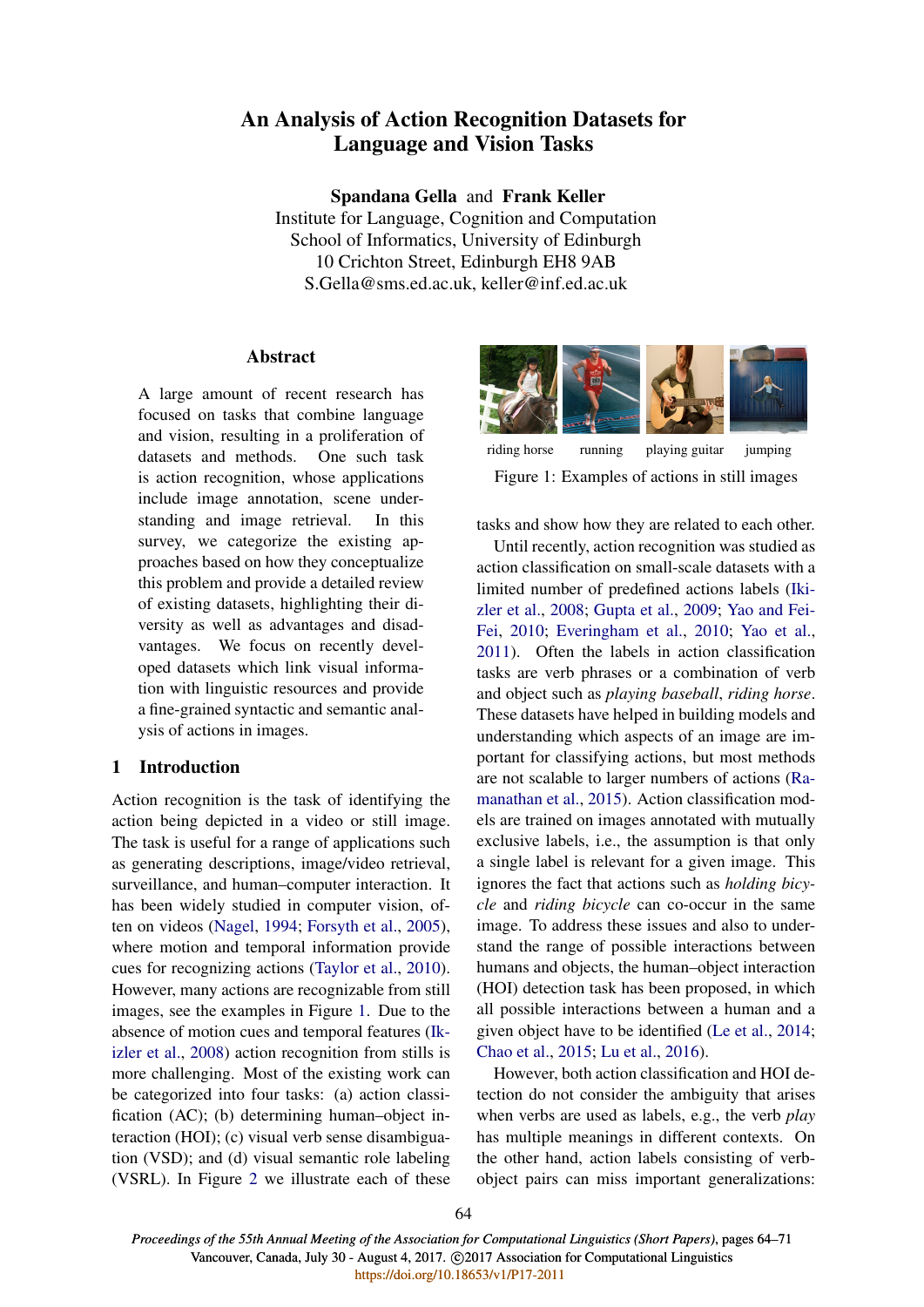

Figure 2: Categorization of action recognition tasks in images

*riding horse* and *riding elephant* both instantiate the same verb semantics, i.e., *riding animal*. Thirdly, existing action labels miss generalizations across verbs, e.g., the fact that *fixing bike* and *repairing bike* are semantically equivalent, in spite of the use of different verbs. These observations have led authors to argue that actions should be analyzed at the level of verb senses. Gella et al. (2016) propose the new task of visual verb sense disambiguation (VSD), in which a verb– image pair is annotated with a verb sense taken from an existing lexical database (OntoNotes in this case). While VSD handles distinction between different verb senses, it does not identify or localize the objects that participate in the action denoted by the verb. Recent work (Gupta and Malik, 2015; Yatskar et al., 2016) has filled this gap by proposing the task of visual semantic role labeling (VSRL), in which images are labeled with verb frames, and the objects that fill the semantic roles of the frame are identified in the image.

In this paper, we provide a unified view of action recognition tasks, pointing out their strengths and weaknesses. We survey existing literature and provide insights into existing datasets and models for action recognition tasks.

# 2 Datasets for Action Recognition

We give an overview of commonly used datasets for action recognition tasks in Table 1 and group them according to subtask. We observe that the number of verbs covered in these datasets is often smaller than the number of action labels reported (see Table 1, columns #V and #L) and in many cases the action label involves object reference. A few of the first action recognition datasets such as the Ikizler and Willow datasets (Ikizler et al.,

2008; Delaitre et al., 2010) had action labels such as *throwing* and *running*; they were taken from the sports domain and exhibited diversity in camera view point, background and resolution. Then datasets were created to capture variation in human poses in the sports domain for actions such as *tennis serve* and *cricket bowling*; typically features based on poses and body parts were used to build models (Gupta et al., 2009). Further datasets were created based on the intuition that object information helps in modeling action recognition (Li and Fei-Fei, 2007; Ikizler-Cinbis and Sclaroff, 2010), which resulted in the use of action labels such as *riding horse* or *riding bike* (Everingham et al., 2010; Yao et al., 2011). Not only were most of these datasets domain specific, but the labels were also manually selected and mutually exclusive, i.e., two actions cannot co-occur in the same image. Also, most of these datasets do not localize objects or identify their semantic roles.

### 2.1 Identifying Visual Verbs and Verb Senses

The limitations with early datasets (small scale, domain specificity, and the use of ad-hoc labels that combine verb and object) have been recently addressed in a number of broad-coverage datasets that offer linguistically motivated labels. Often these datasets use existing linguistic resources such as VerbNet (Schuler, 2005), OntoNotes (Hovy et al., 2006) and FrameNet (Baker et al., 1998) to classify verbs and their senses. This allows for a more general, semantically motivated treatment of verbs and verb phrases, and also takes into account that not all verbs are depictable. For example, abstract verbs such as *presuming* and *acquiring* are not depictable at all, while other verbs have both depictable and non-depictable senses: *play* is non-depictable in *playing with emotions*, but depictable in *playing instrument* and *playing sport*. The process of identifying depictable verbs or verb senses is used by Ronchi and Perona (2015), Gella et al. (2016) and Yatskar et al. (2016) to identify visual verbs, visual verb senses, and the semantic roles of the participating objects respectively. In all the cases the process of identifying visual verbs or senses is carried out by human annotators via crowd-sourcing platforms. Visualness labels for 935 OntoNotes verb senses corresponding to 154 verbs is provided by Gella et al. (2016), while Yatskar et al. (2016) provides visualness labels for 9683 FrameNet verbs.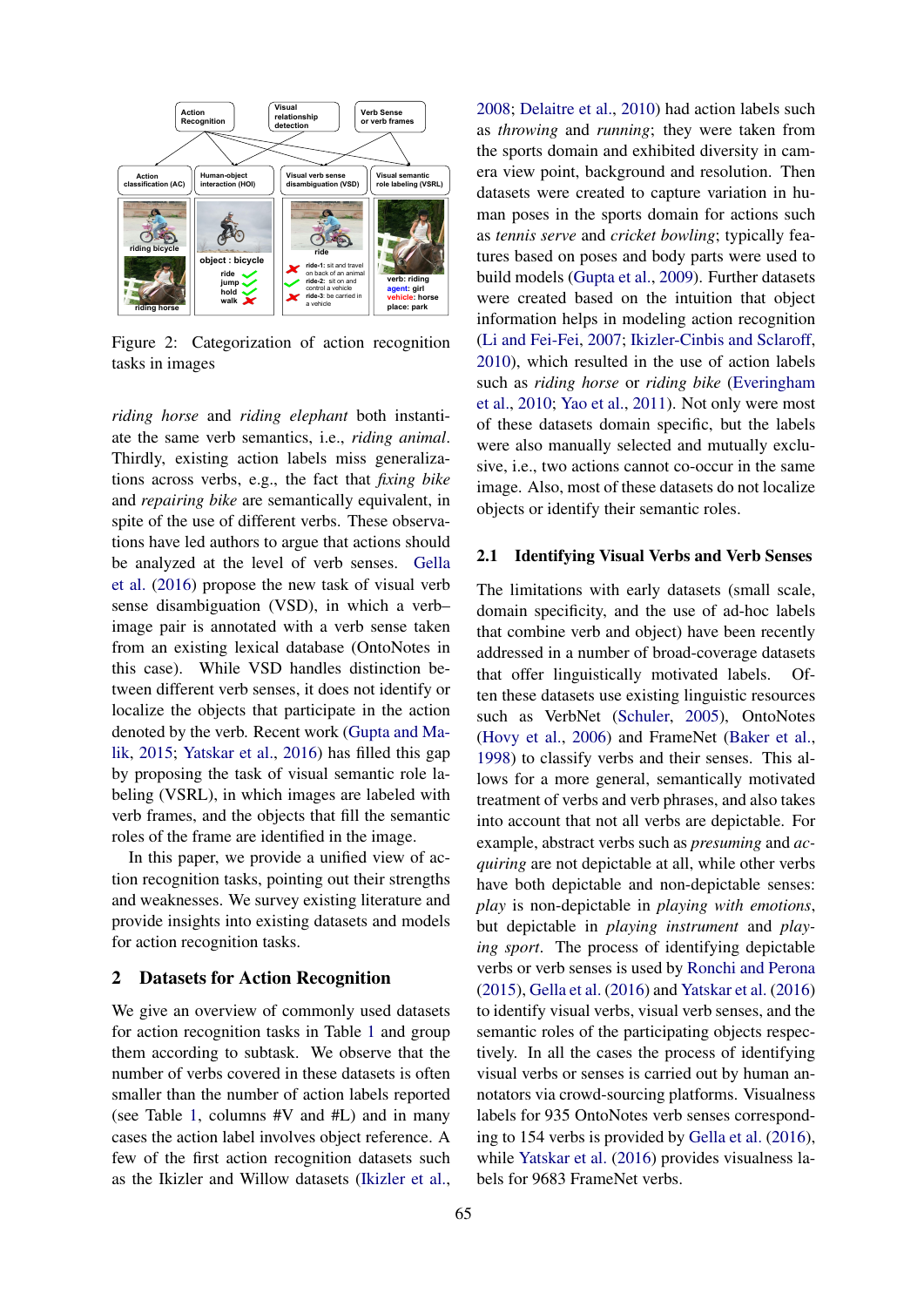| Dataset                                  | Task      | $#L$ #V  |                          |               |           |   |             |         |         | Obj Imgs Sen Des Cln ML Resource | <b>Example Labels</b>              |
|------------------------------------------|-----------|----------|--------------------------|---------------|-----------|---|-------------|---------|---------|----------------------------------|------------------------------------|
| Ikizler (Ikizler et al., 2008)           | AC        | 6        | -6                       | $\Omega$      | 467       | N | N           | $Y N -$ |         |                                  | running, walking                   |
| Sports Dataset (Gupta et al., 2009)      | AC        | 6        | -6                       | 4             | 300       | N | N           |         | $Y N -$ |                                  | tennis serve, cricket bowling      |
| Willow (Delaitre et al., 2010)           | AC        | 7        | 6                        | 5.            | 986       | N | N           |         | $Y Y -$ |                                  | riding bike, photographing         |
| PPMI (Yao and Fei-Fei, 2010)             | AC        | 24       | $\mathcal{L}$            | 12            | 4.8k      | N | N           |         | $Y N -$ |                                  | play guitar, hold violin           |
| Stanford 40 Actions (Yao et al., 2011)   | AC        | 40       | 33                       |               | 31 9.5k   | N | N           |         | $Y N -$ |                                  | cut vegetables, ride horse         |
| PASCAL 2012 (Everingham et al., 2015)    | AC        | 11       | 9                        | 6             | 4.5k      | N | N           |         | $YY -$  |                                  | riding bike, riding horse          |
| 89 Actions (Le et al., 2013)             | AC        | 89       | 36                       | 19            | 2k        | N | N           |         | $Y N -$ |                                  | ride bike, fix bike                |
| MPII Human Pose (Andriluka et al., 2014) | AC.       | 410      | $\qquad \qquad -$        |               | 66 40.5k  | N | N           |         | Y N     |                                  | riding car, hair styling           |
| <b>TUHOI</b> (Le et al., 2014)           |           | HOI 2974 | $\overline{\phantom{0}}$ |               | 189 10.8k | N | N           |         | Y Y –   |                                  | sit on chair, play with dog        |
| COCO-a (Ronchi and Perona, 2015)         | HOI       |          | $-140$                   | 80            | 10k       | N | Y           |         |         | Y Y VerbNet                      | walk bike, hold bike               |
| Google Images (Ramanathan et al., 2015)  | AC.       | 2880     | $\overline{\phantom{a}}$ |               | 102k      | N | N           |         | $N N -$ |                                  | riding horse, riding camel         |
| HICO (Chao et al., 2015)                 | HOI       | 600 111  |                          | 80            | 47k       |   | N           |         |         | Y Y WordNet                      | ride#v#1 bike; hold#v#2 bike       |
| VCOCO-SRL (Gupta and Malik, 2015)        | VSRL      |          | -26                      | 48            | 10k       | N | Y           |         | Y Y –   |                                  | verb: hit; instr: bat; obj: ball   |
| imSitu (Yatskar et al., 2016)            | VSRL      |          | $-504$                   |               | 11k 126k  |   | N           |         | ΥN      | FrameNet                         | verb: ride; agent: girl#n#2        |
|                                          |           |          |                          |               |           |   |             |         |         | WordNet                          | vehicle: bike#n#1;                 |
|                                          |           |          |                          |               |           |   |             |         |         |                                  | place: road#n#2                    |
| VerSe (Gella et al., 2016)               | VSD.      | 163      | 90                       |               | 3.5k      | Y | $\mathbf Y$ |         |         |                                  | Y N OntoNotes ride.v.01, play.v.02 |
| Visual Genome (Krishna et al., 2016)     | VRD 42.3k |          |                          | $-33.8k$ 108k |           | N | N           |         | Y Y -   |                                  | man playing frisbee                |

Table 1: Comparison of various existing action recognition datasets. #L denotes number of action labels in the dataset; #V denotes number of verbs covered in the dataset; Obj indicates number of objects annotated; Sen indicates whether sense ambiguity is explicitly handled; Des indicates whether image descriptions are included; Cln indicates whether dataset is manually verified; ML indicates the possibility of multiple labels per image; Resource indicates linguistic resource used to label actions.

### 2.2 Datasets Beyond Action Classification

Over the last few years tasks that combine language and vision such as image description and visual question answering have gained much attention. This has led to the creation of new, large datasets such as MSCOCO (Chen et al., 2015) and the VQA dataset (Antol et al., 2015). Although these datasets are not created for action recognition, a number of attempts have been made to use the verbs present in image descriptions to annotate actions. The COCO-a, VerSe and VCOCO-SRL datasets all use the MSCOCO image descriptions to annotate fine-grained aspects of interaction and semantic roles.

HICO: The HICO dataset has 47.8k images annotated with 600 categories of human-object interactions with 111 verbs applying to 80 object categories of MSCOCO. It is annotated to include diverse interactions for objects and has an average of 6.5 distinct interactions per object category. Unlike other HOI datasets such as TUHOI which label interactions as verbs and ignore senses, the HOI categories of HICO are based on WordNet (Miller, 1995) verb senses. The HICO dataset also has multiple annotations per object and it incorporates the information that certain interactions such as *riding a bike* and *holding a bike* often co-occur. However, it fails to include annotations to distinguish between multiple senses of a verb.

Visual Genome: The dataset created by Krishna et al. (2016) has dense annotations of objects, attributes, and relationships between objects. The Visual Genome dataset contains 105k images with 40k unique relationships between objects. Unlike other HOI datasets such as HICO, visual genome relationships also include prepositions, comparative and prepositional phrases such as *near* and *taller than*, making the visual relationship task more generic than action recognition. Krishna et al. (2016) combine all the annotations of objects, relationships, and attributes into directed graphs known as scene graphs.

COCO-a: Ronchi and Perona (2015) present Visual VerbNet (VVN), a list of 140 common visual verbs manually mined from English VerbNet (Schuler, 2005). The coverage of visual verbs in this dataset is not complete, as many visual verbs such as *dive*, *perform* and *shoot* are not included. This also highlights a bias in this dataset as the authors relied on occurrence in MSCOCO as a verification step to consider a verb as visual. They annotated 10k images containing human subjects with one of the 140 visual verbs, for 80 MSCOCO objects. This dataset has better coverage of human-object interactions than the HICO dataset despite of missing many visual verbs.

VerSe: Gella et al. (2016) created a dataset of 3.5k images sampled from the MSCOCO and TUHOI datasets and annotated it with 90 verbs and their OntoNotes senses to distinguish different verb senses using visual context. This is the first dataset that aims to annotate all visual senses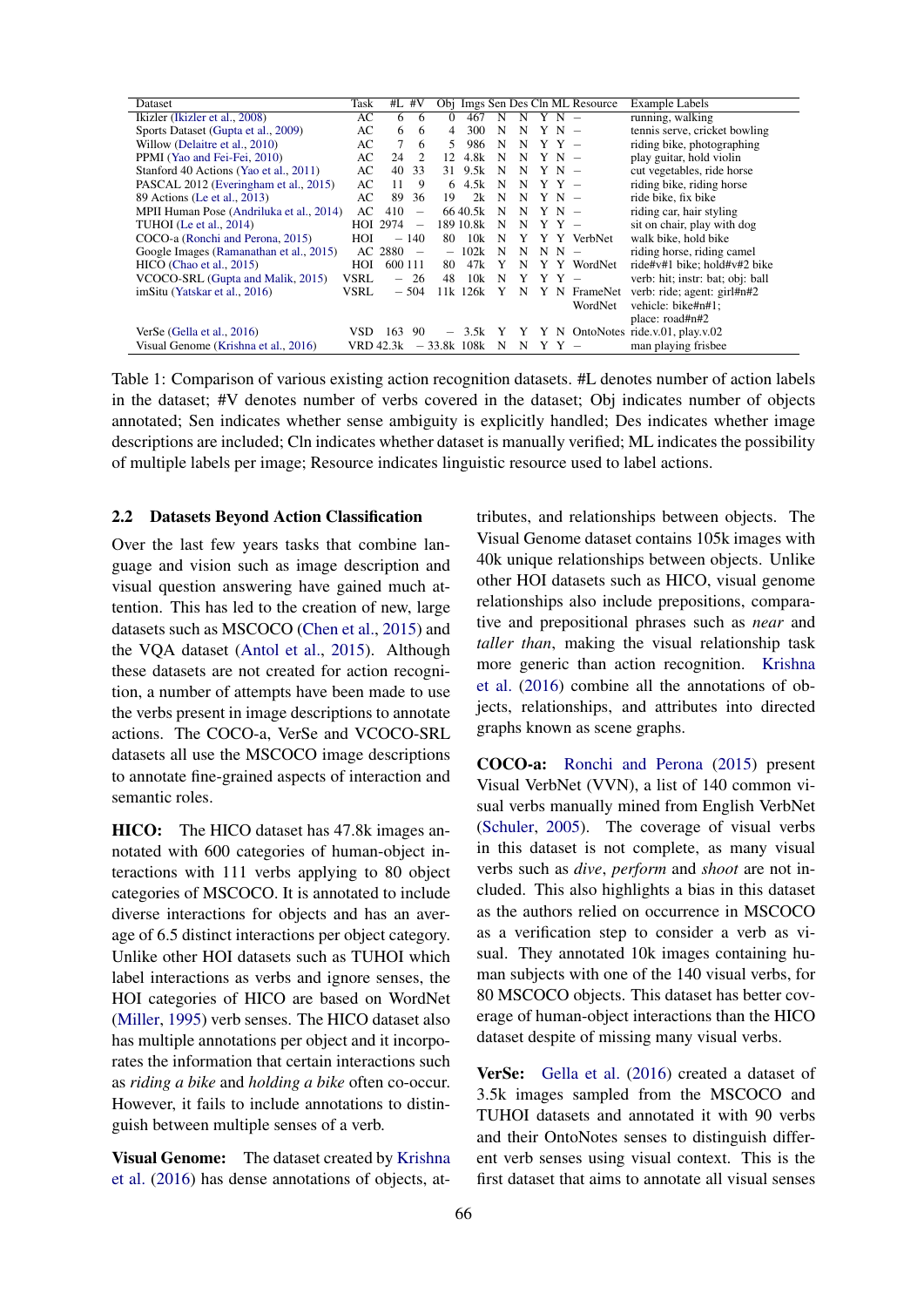of a verb. However, the total number of images annotated and number of images for some senses is relatively small, which makes it difficult to use this dataset to train models. The authors further divided their 90 verbs into motion and non-motion verbs according to Levin (1993) verb classes and analyzed visual ambiguity in the task of visual sense disambiguation.

VCOCO-SRL: Gupta and Malik (2015) annotated a dataset of 16k person instances in 10k images with 26 verbs and associated objects in the scene with the semantic roles for each action. The main aim of the dataset is to build models for visual semantic role labeling in images. This task involves identifying the actions depicted in an image, along with the people and objects that instantiate the semantic roles of the actions. In the VCOCO-SRL dataset, each person instance is annotated with a mean of 2.8 actions simultaneously.

imSitu: Yatskar et al. (2016) annotated a large dataset of 125k images with 504 verbs, 1.7k semantic roles and 11k objects. They used FrameNet verbs, frames and associated objects or scenes with roles to develop the dataset. They annotate every image with a single verb and the semantic roles of the objects present in the image. VCOCO-SRL the is dataset most similar to imSitu, however VCOCO-SRL includes localization information of agents and all objects and provides multiple action annotations per image. On the other hand, imSitu is the dataset that covers highest number of verbs, while also omitting many commonly studied polysemous verbs such as *play*.

#### 2.3 Diversity in Datasets

With the exception of a few datasets such as COCO-a, VerSe, imSitu all action recognition datasets have manually picked labels or focus on covering actions in specific domains such as sports. Alternatively, many datasets only cover actions relevant to specific object categories such as musical instruments, animals and vehicles. In the real world, people interact with many more objects and perform actions relevant to a wide range of domains such as personal care, household activities, or socializing. This limits the diversity and coverage of existing action recognition datasets. Recently proposed datasets partly handle this issue by using generic linguistic resources to extend the vocabulary of verbs in action labels. The diversity issue has also been high-

lighted and addressed in recent video action recognition datasets (Caba Heilbron et al., 2015; Sigurdsson et al., 2016), which include generic household activities. An analysis of various image description and question answering datasets by Ferraro et al. (2015) shows the bias in the distribution of word categories. Image description datasets have a higher distribution of nouns compared to other word categories, indicating that the descriptions are object specific, limiting their usefulness for action-based tasks.

### 3 Relevant Language and Vision Tasks

Template based description generation systems for both videos and images rely on identifying subject–verb–object triples and use language modeling to generate or rank descriptions (Yang et al., 2011; Thomason et al., 2014; Bernardi et al., 2016). Understanding actions also plays an important role in question answering, especially when the question is pertaining to an action depicted in the image. There are some specifically curated question answering datasets which target human activities or relationships between a pair of objects (Yu et al., 2015). Mallya and Lazebnik (2016) have shown that systems trained on action recognition datasets could be used to improve the accuracy of visual question answering systems that handle questions related to human activity and human–object relationships. Action recognition datasets could be used to learn actions that are visually similar such as *interacting with panda* and *feeding a panda* or *tickling a baby* and *calming a baby*, which cannot be learned from text alone (Ramanathan et al., 2015). Visual semantic role labeling is a crucial step for grounding actions in the physical world (Yang et al., 2016).

#### 4 Action Recognition Models

Most of the models proposed for action classification and human–object interaction tasks rely on identifying higher-level visual cues present in the image, including human bodies or body parts (Ikizler et al., 2008; Gupta et al., 2009; Yao et al., 2011; Andriluka et al., 2014), objects (Gupta et al., 2009), and scenes (Li and Fei-Fei, 2007). Higherlevel visual cues are obtained through low-level features extracted from the image such as Scale Invariant Feature Transforms (SIFT), Histogram of Oriented Gradients (HOG), and Spatial Envelopes (Gist) features (Lowe, 1999; Dalal and Triggs,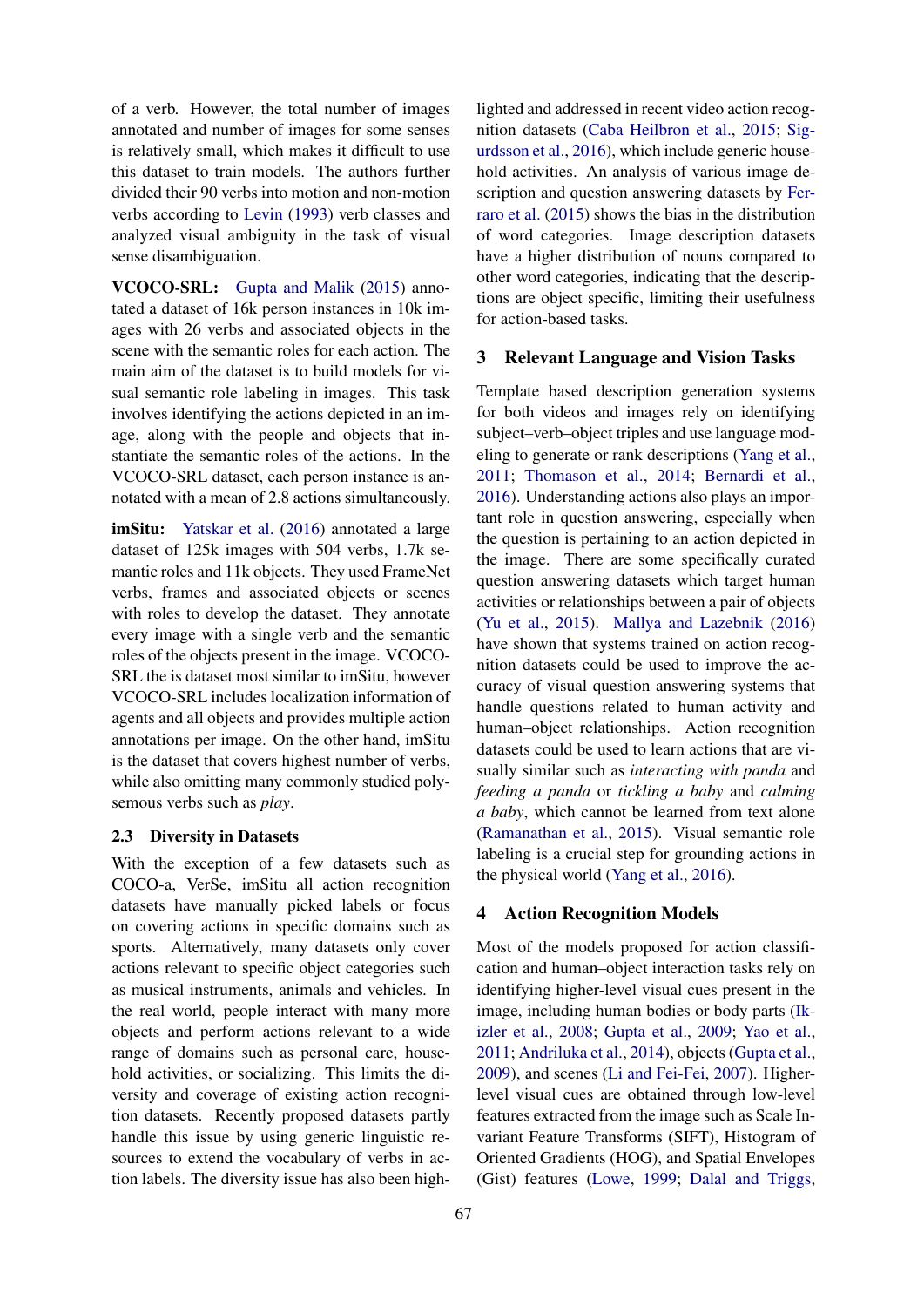2005). These are useful in identifying key points, detecting humans, and scene or background information in images, respectively. In addition to identifying humans and objects, the relative position or angle between a human and an object is useful in learning human–object interactions (Le et al., 2014). Most of the existing approaches rely on learning supervised classifiers over low-level features to predict action labels.

More recent approaches are based on end-toend convolutional neural network architectures which learn visual cues such as objects and image features for action recognition (Chao et al., 2015; Zhou et al., 2016; Mallya and Lazebnik, 2016). While most of the action classification models rely solely on visual information, models proposed for human–object interaction or visual relationship detection sometimes combine human and object identification (using visual features) with linguistic knowledge (Le et al., 2014; Krishna et al., 2016; Lu et al., 2016). Other work on identifying actions, especially methods that focus on relationships that are infrequent or unseen, utilize word vectors learned on large text corpora as an additional source of information (Lu et al., 2016). Similarly, Gella et al. (2016) show that embeddings generated from textual data associated with images (object labels, image descriptions) is useful for visual verb sense disambiguation, and is complementary to visual information.

# 5 Discussion

Linguistic resources such as WordNet, OntoNotes, and FrameNet play a key role in textual sense disambiguation and semantic role labeling. The visual action disambiguation and visual semantic role labeling tasks are extensions of their textual counterparts, where context is provided as an image instead of as text. Linguistic resources therefore have to play a key role if we are to make rapid progress in these language and vision tasks. However, as we have shown in this paper, only a few of the existing datasets for action recognition and related tasks are based on linguistic resources (Chao et al., 2015; Gella et al., 2016; Yatskar et al., 2016). This is despite the fact that the WordNet noun hierarchy (for example) has played an important role in recent progress in object recognition, by virtue of underlying the ImageNet database, the de-facto standard for this task (Russakovsky et al., 2015). The success of ImageNet for objects has

in turn helped NLP tasks such as bilingual lexicon induction (Vulić et al., 2016). In our view, language and vision datasets that are based on the WordNet, OntoNotes, or FrameNet verb sense inventories can play a similar role for tasks such as action recognition or visual semantic role labeling, and ultimately be useful also for more distantly related tasks such as language grounding.

Another argument for linking language and vision datasets with linguistic resources is that this enables us to deploy the datasets in a multilingual setting. For example a polysemous verb such as *ride* in English has multiple translations in German and Spanish, depending on the context and the objects involved. Riding a horse is translated as *reiten* in German and *cabalgar* in Spanish, whereas riding a bicycle is translated as *fahren* in German and *pedalear* in Spanish. In contrast, some polysemous verb (e.g., English *play*) are always translated as the same verb, independent of sense (*spielen* in German). Such sense mappings are discoverable from multilingual lexical resources (e.g., BabelNet, Navigli and Ponzetto 2010), which makes it possible to construct language and vision models that are applicable to multiple languages. This opportunity is lost if language and vision dataset are constructed in isolation, instead of using existing linguistic resources.

## 6 Conclusions

In this paper, we have shown the evolution of action recognition datasets and tasks from simple ad-hoc labels to the fine-grained annotation of verb semantics. It is encouraging to see the recent increase in datasets that deal with sense ambiguity and annotate semantic roles, while using standard linguistic resources. One major remaining issue with existing datasets is their limited coverage, and the skewed distribution of verbs or verb senses. Another challenge is the inconsistency in annotation schemes and task definitions across datasets. For example Chao et al. (2015) used WordNet senses as interaction labels, while Gella et al. (2016) used the more coarsegrained OntoNotes senses. Yatskar et al. (2016) used FrameNet frames for semantic role annotation, while Gupta and Malik (2015) used manually curated roles. If we are to develop robust, domain independent models, then we need to standardize annotation schemes and use the same linguistic resources across datasets.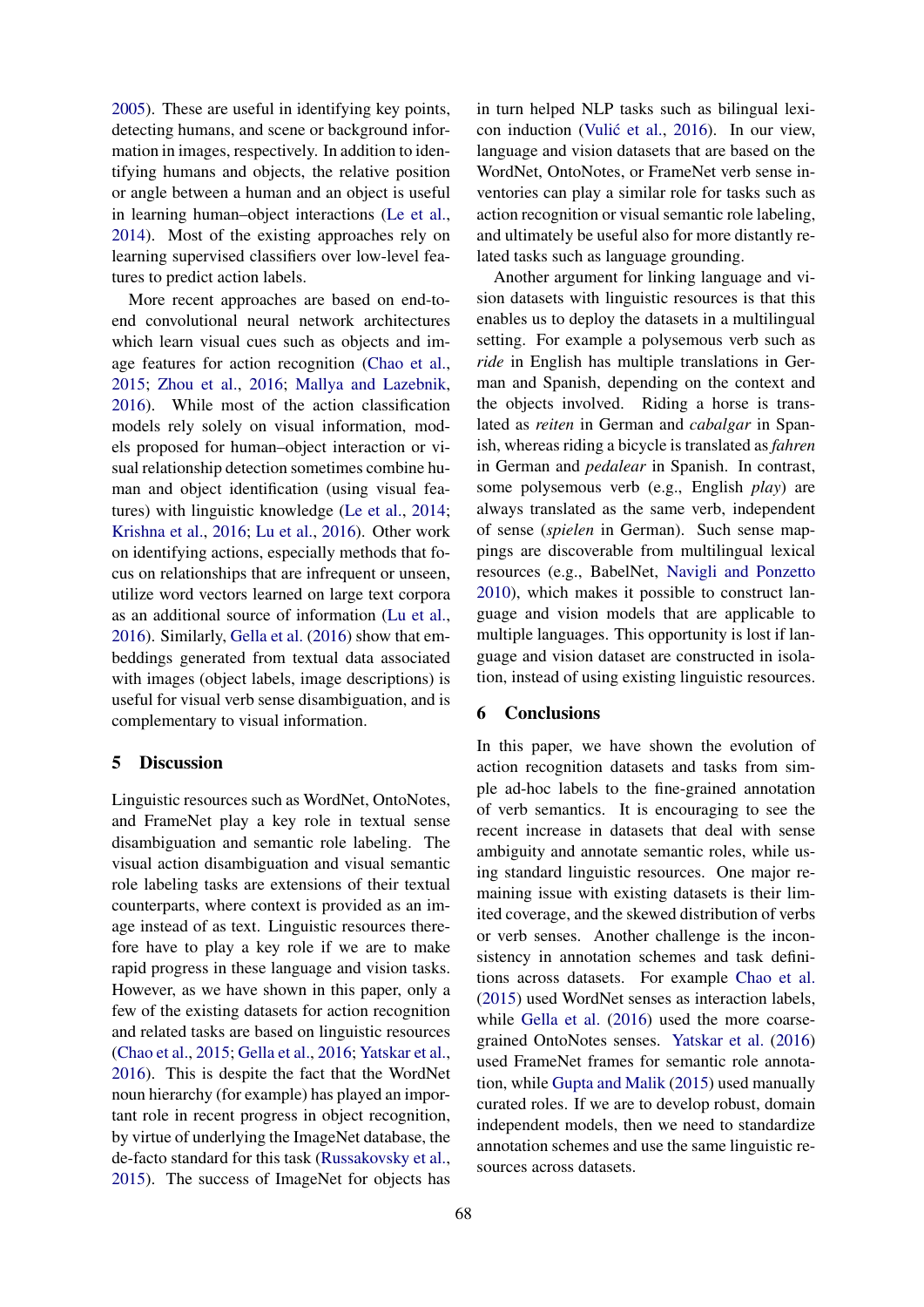### References

- Mykhaylo Andriluka, Leonid Pishchulin, Peter Gehler, and Bernt Schiele. 2014. 2d human pose estimation: New benchmark and state of the art analysis. In *Proceedings of the IEEE Conference on Computer Vision and Pattern Recognition*. pages 3686–3693.
- Stanislaw Antol, Aishwarya Agrawal, Jiasen Lu, Margaret Mitchell, Dhruv Batra, C. Lawrence Zitnick, and Devi Parikh. 2015. VQA: visual question answering. In *2015 IEEE International Conference on Computer Vision, ICCV 2015, Santiago, Chile, December 7-13, 2015*. pages 2425–2433.
- Collin F Baker, Charles J Fillmore, and John B Lowe. 1998. The berkeley framenet project. In *Proceedings of the 36th Annual Meeting of the Association for Computational Linguistics and 17th International Conference on Computational Linguistics-Volume 1*. Association for Computational Linguistics, pages 86–90.
- Raffaella Bernardi, Ruket Cakici, Desmond Elliott, Aykut Erdem, Erkut Erdem, Nazli Ikizler-Cinbis, Frank Keller, Adrian Muscat, and Barbara Plank. 2016. Automatic description generation from images: A survey of models, datasets, and evaluation measures. *Journal of Artifical Intelligence Research* 55:409–442.
- Fabian Caba Heilbron, Victor Escorcia, Bernard Ghanem, and Juan Carlos Niebles. 2015. Activitynet: A large-scale video benchmark for human activity understanding. In *Proceedings of the IEEE Conference on Computer Vision and Pattern Recognition*. pages 961–970.
- Yu-Wei Chao, Zhan Wang, Yugeng He, Jiaxuan Wang, and Jia Deng. 2015. HICO: A benchmark for recognizing human-object interactions in images. In *2015 IEEE International Conference on Computer Vision, ICCV 2015, Santiago, Chile, December 7-13, 2015*. pages 1017–1025.
- Xinlei Chen, Hao Fang, Tsung-Yi Lin, Ramakrishna Vedantam, Saurabh Gupta, Piotr Dollár, and C. Lawrence Zitnick. 2015. Microsoft COCO captions: Data collection and evaluation server. *CoRR* abs/1504.00325.
- Navneet Dalal and Bill Triggs. 2005. Histograms of oriented gradients for human detection. In *Computer Vision and Pattern Recognition, 2005. CVPR 2005. IEEE Computer Society Conference on*. IEEE, volume 1, pages 886–893.
- Vincent Delaitre, Ivan Laptev, and Josef Sivic. 2010. Recognizing human actions in still images: a study of bag-of-features and part-based representations. In *BMVC 2010-21st British Machine Vision Conference*.
- Mark Everingham, S. M. Ali Eslami, Luc Van Gool, Christopher K. I. Williams, John M. Winn, and Andrew Zisserman. 2015. The Pascal visual object

classes challenge: A retrospective. *International Journal of Computer Vision* 111(1):98–136.

- Mark Everingham, Luc J. Van Gool, Christopher K. I. Williams, John M. Winn, and Andrew Zisserman. 2010. The Pascal visual object classes (VOC) challenge. *International Journal of Computer Vision* 88(2):303–338.
- Francis Ferraro, Nasrin Mostafazadeh, Ting-Hao (Kenneth) Huang, Lucy Vanderwende, Jacob Devlin, Michel Galley, and Margaret Mitchell. 2015. A survey of current datasets for vision and language research. In *Proceedings of the 2015 Conference on Empirical Methods in Natural Language Processing, EMNLP 2015, Lisbon, Portugal, September 17- 21, 2015*. pages 207–213.
- David A. Forsyth, Okan Arikan, Leslie Ikemoto, James F. O'Brien, and Deva Ramanan. 2005. Computational studies of human motion: Part 1, tracking and motion synthesis. *Foundations and Trends in Computer Graphics and Vision* 1(2/3).
- Spandana Gella, Mirella Lapata, and Frank Keller. 2016. Unsupervised visual sense disambiguation for verbs using multimodal embeddings. In *Proceedings of the 2016 Conference on North American Chapter of the Association for Computational Linguistics: Human Language Technologies, San Diego California, USA, June 12-17, 2016*. pages 182–192.
- Abhinav Gupta, Aniruddha Kembhavi, and Larry S. Davis. 2009. Observing human-object interactions: Using spatial and functional compatibility for recognition. *IEEE Transactions on Pattern Analysis and Machine Intelligence* 31(10):1775–1789.
- Saurabh Gupta and Jitendra Malik. 2015. Visual semantic role labeling. *CoRR* abs/1505.04474.
- Eduard H. Hovy, Mitchell P. Marcus, Martha Palmer, Lance A. Ramshaw, and Ralph M. Weischedel. 2006. Ontonotes: The 90% solution. In *Human Language Technology Conference of the North American Chapter of the Association of Computational Linguistics, Proceedings, June 4-9, 2006, New York, New York, USA*. pages 57–60.
- Nazli Ikizler, Ramazan Gokberk Cinbis, Selen Pehlivan, and Pinar Duygulu. 2008. Recognizing actions from still images. In *19th International Conference on Pattern Recognition (ICPR 2008), December 8- 11, 2008, Tampa, Florida, USA*. pages 1–4.
- Nazli Ikizler-Cinbis and Stan Sclaroff. 2010. Object, scene and actions: Combining multiple features for human action recognition. In *European conference on computer vision*. Springer, pages 494–507.
- Ranjay Krishna, Yuke Zhu, Oliver Groth, Justin Johnson, Kenji Hata, Joshua Kravitz, Stephanie Chen, Yannis Kalantidis, Li-Jia Li, David A Shamma, et al. 2016. Visual genome: Connecting language and vision using crowdsourced dense image annotations. *arXiv preprint arXiv:1602.07332* .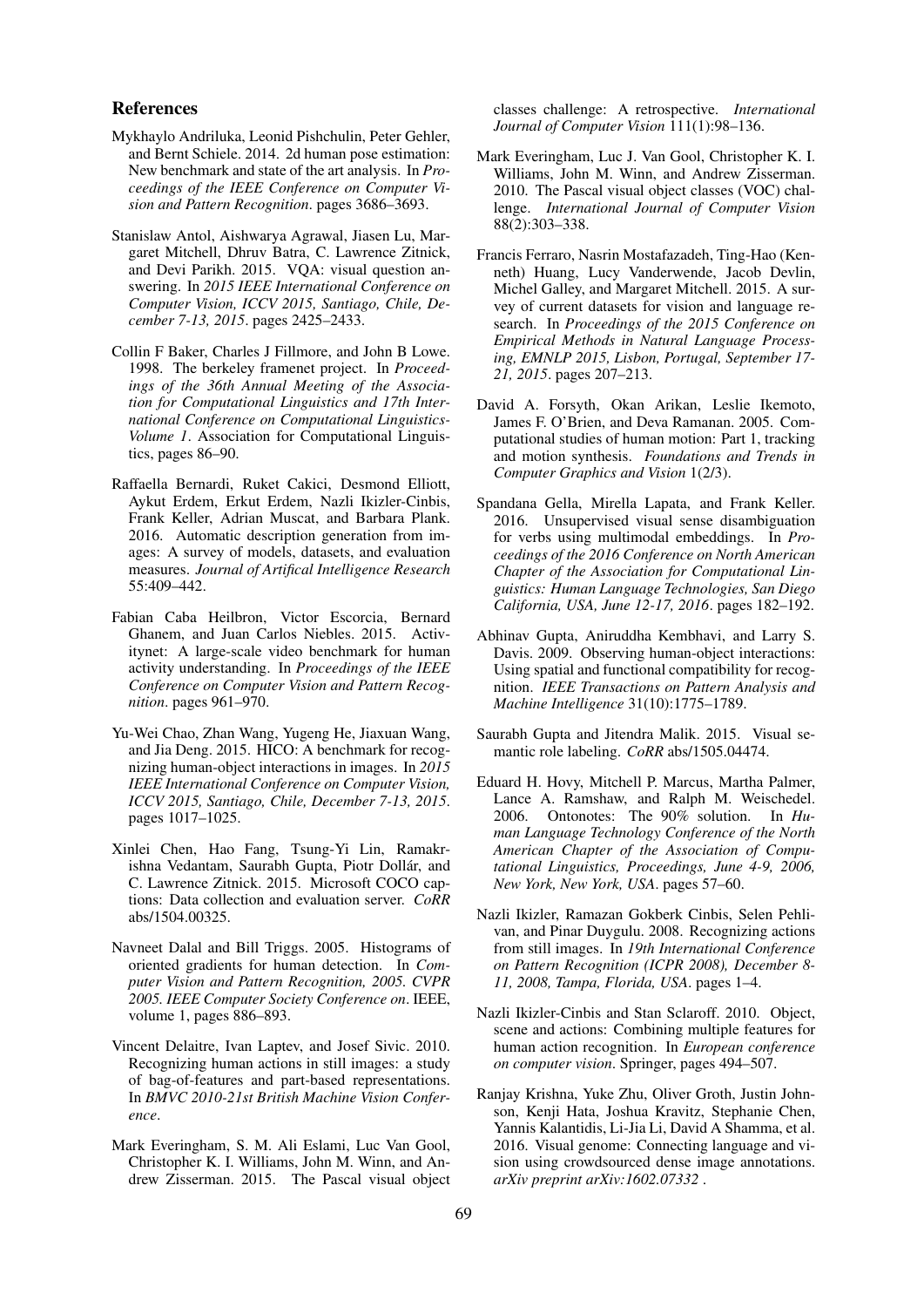- Dieu Thu Le, Raffaella Bernardi, and Jasper Uijlings. 2013. Exploiting language models to recognize unseen actions. In *Proceedings of the 3rd ACM conference on International conference on multimedia retrieval*. ACM, pages 231–238.
- Dieu-Thu Le, Jasper Uijlings, and Raffaella Bernardi. 2014. *Proceedings of the Third Workshop on Vision and Language*, Dublin City University and the Association for Computational Linguistics, chapter TUHOI: Trento Universal Human Object Interaction Dataset, pages 17–24.
- Beth Levin. 1993. *English verb classes and alternations: A preliminary investigation*. University of Chicago Press.
- Li-Jia Li and Li Fei-Fei. 2007. What, where and who? classifying events by scene and object recognition. In *Computer Vision, 2007. ICCV 2007. IEEE 11th International Conference on*. IEEE, pages 1–8.
- David G Lowe. 1999. Object recognition from local scale-invariant features. In *Computer vision, 1999. The proceedings of the seventh IEEE international conference on*. Ieee, volume 2, pages 1150–1157.
- Cewu Lu, Ranjay Krishna, Michael Bernstein, and Li Fei-Fei. 2016. Visual relationship detection with language priors. In *European Conference on Computer Vision*. Springer, pages 852–869.
- Arun Mallya and Svetlana Lazebnik. 2016. Learning models for actions and person-object interactions with transfer to question answering. In *European Conference on Computer Vision*. Springer, pages 414–428.
- George A Miller. 1995. Wordnet: a lexical database for english. *Communications of the ACM* 38(11):39– 41.
- Hans-Hellmut Nagel. 1994. A vision of "vision and language" comprises action: An example from road traffic. *Artif. Intell. Rev.* 8(2-3):189–214.
- Roberto Navigli and Simone Paolo Ponzetto. 2010. Babelnet: Building a very large multilingual semantic network. In *ACL 2010, Proceedings of the 48th Annual Meeting of the Association for Computational Linguistics, July 11-16, 2010, Uppsala, Sweden*. pages 216–225.
- Vignesh Ramanathan, Congcong Li, Jia Deng, Wei Han, Zhen Li, Kunlong Gu, Yang Song, Samy Bengio, Chuck Rossenberg, and Li Fei-Fei. 2015. Learning semantic relationships for better action retrieval in images. In *Proceedings of the IEEE Conference on Computer Vision and Pattern Recognition*. pages 1100–1109.
- Matteo Ruggero Ronchi and Pietro Perona. 2015. Describing common human visual actions in images. In *Proceedings of the British Machine Vision Conference (BMVC 2015)*. BMVA Press, pages 52.1– 52.12.
- Olga Russakovsky, Jia Deng, Hao Su, Jonathan Krause, Sanjeev Satheesh, Sean Ma, Zhiheng Huang, Andrej Karpathy, Aditya Khosla, Michael S. Bernstein, Alexander C. Berg, and Fei-Fei Li. 2015. Imagenet large scale visual recognition challenge. *International Journal of Computer Vision* 115(3):211–252.
- Karin Kipper Schuler. 2005. *VerbNet: A broadcoverage, comprehensive verb lexicon*. Ph.D. thesis, University of Pennsylvania.
- Gunnar A Sigurdsson, Gül Varol, Xiaolong Wang, Ali Farhadi, Ivan Laptev, and Abhinav Gupta. 2016. Hollywood in homes: Crowdsourcing data collection for activity understanding. In *European Conference on Computer Vision*. Springer, pages 510–526.
- Graham W Taylor, Rob Fergus, Yann LeCun, and Christoph Bregler. 2010. Convolutional learning of spatio-temporal features. In *European conference on computer vision*. Springer, pages 140–153.
- Jesse Thomason, Subhashini Venugopalan, Sergio Guadarrama, Kate Saenko, and Raymond J. Mooney. 2014. Integrating language and vision to generate natural language descriptions of videos in the wild. In *COLING 2014, 25th International Conference on Computational Linguistics,Proceedings of the Conference: Technical Papers, August 23-29, 2014, Dublin, Ireland*. pages 1218–1227.
- Ivan Vulic, Douwe Kiela, Stephen Clark, and Marie- ´ Francine Moens. 2016. Multi-modal representations for improved bilingual lexicon learning. In *Proceedings of the 54th Annual Meeting of the Association for Computational Linguistics*. ACL, pages 188–194.
- Shaohua Yang, Qiaozi Gao, Changsong Liu, Caiming Xiong, Song-Chun Zhu, and Joyce Y. Chai. 2016. Grounded semantic role labeling. In *NAACL HLT 2016, The 2016 Conference of the North American Chapter of the Association for Computational Linguistics: Human Language Technologies, San Diego California, USA, June 12-17, 2016*. pages 149–159.
- Yezhou Yang, Ching Lik Teo, Hal Daumé III, and Yiannis Aloimonos. 2011. Corpus-guided sentence generation of natural images. In *Proceedings of the Conference on Empirical Methods in Natural Language Processing*. Association for Computational Linguistics, pages 444–454.
- Bangpeng Yao and Li Fei-Fei. 2010. Grouplet: A structured image representation for recognizing human and object interactions. In *Computer Vision and Pattern Recognition (CVPR), 2010 IEEE Conference on*. IEEE, pages 9–16.
- Bangpeng Yao, Xiaoye Jiang, Aditya Khosla, Andy Lai Lin, Leonidas Guibas, and Li Fei-Fei. 2011. Human action recognition by learning bases of action attributes and parts. In *Computer Vision (ICCV), 2011 IEEE International Conference on*. IEEE, pages 1331–1338.